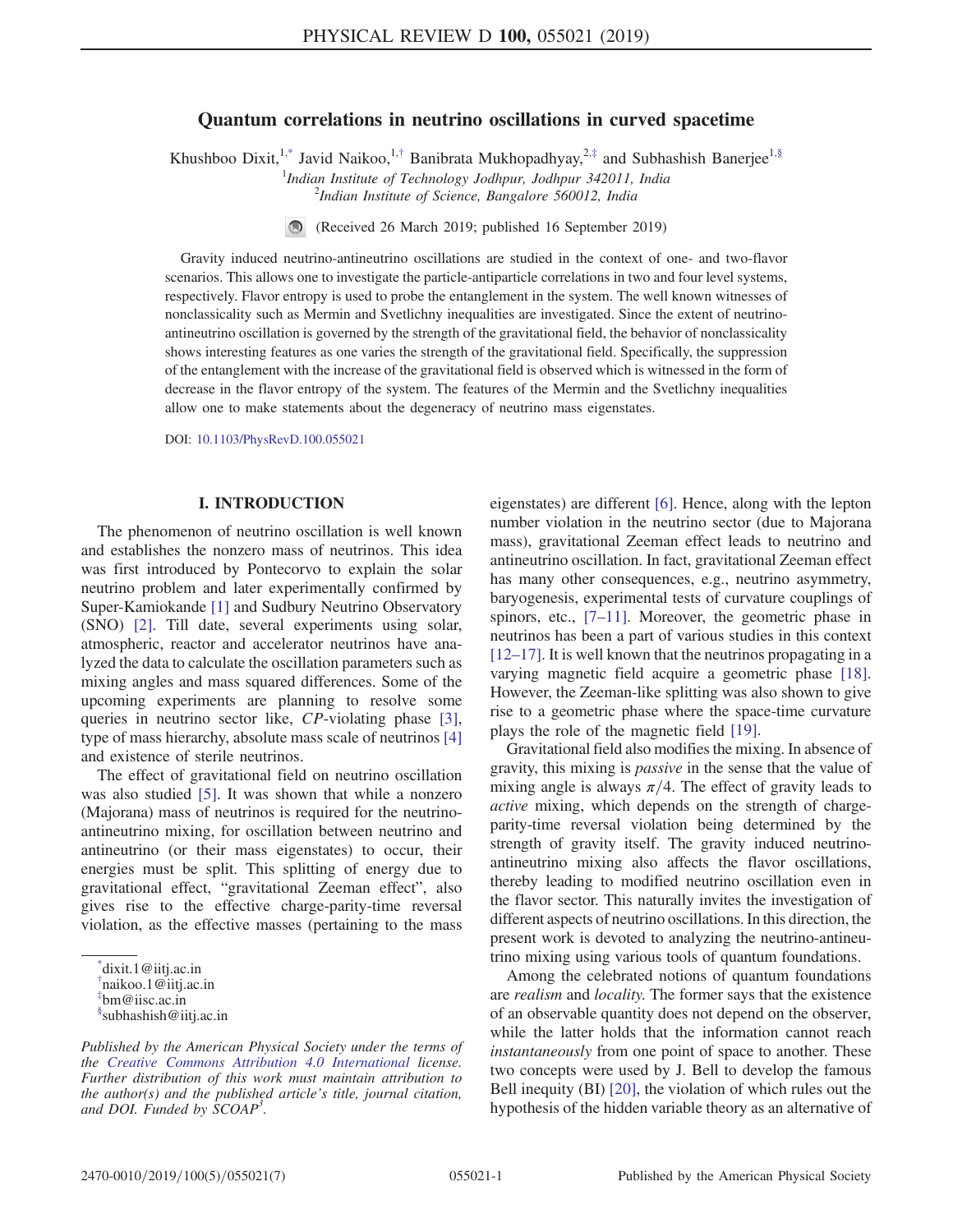quantum mechanics. The Bell type inequalities have been a subject matter of various works, for example, in optical and electronic systems [21–24], in particle physics systems such as mesons [25,26] and neutrinos [27–35]. A time analog of the Bell inequality, known as Legget-Garg inequality has gained a lot of attention recently [36,37]. The various avatars of Bell inequality have been developed to the study of nonlocality in multipartite (more than two) systems, such as Mermin and Svetlichny inequalities. Such manifestation of BI becomes important, for example, when dealing with the three flavors neutrino oscillation.

In this work, we explore various spatial quantum correlations in neutrinos propagating and oscillating in curved spacetimes. We have considered one- and twoflavor neutrino cases, which lead to two- and four-level systems of neutrino-antineutrino oscillation, respectively. To study the correlation measures, the idea of mode entanglement is used [38], as discussed ahead.

The plan of this paper is as follows. In Sec. II we briefly review the gravitational Zeeman effect. This is followed by a discussion of quantum correlations in one- and two-flavor neutrino scenarios in Sec. III. Section IV is devoted to the summary and conclusion.

#### II. GRAVITATIONAL "ZEEMAN EFFECT"

Dirac equation in the presence of background gravitational fields, in a local inertial coordinate, reduces as (see, e.g., [6,39–41])

$$
[i\gamma^{\mu}\partial_{\mu} - m + i\gamma^{\mu}A_{\mu}^{g} + \gamma^{\mu}\gamma^{5}B_{\mu}^{g}]\psi = 0, \qquad (1)
$$

where  $A_{\mu}^{g}$  and  $B_{\mu}^{g}$  are the gravitational 4-vector potentials (gravitational coupling with the spinor),  $m$  is the mass of spinor, and  $\gamma^5 = \gamma_5 = i\gamma^0\gamma^1\gamma^2\gamma^3$  as usual. Here we choose  $\hbar = c = 1$ . For simplicity, in the rest of the discussion we retain and explore the consequence of the axial-vectorlike term only in equation which suffices for the present purpose. Nevertheless, the vectorlike term might be anti-Hermitian as well in a local coordinate (depending on the spacetime nature) and can be removed from the total Lagrangian when added to its complex conjugate part. This is particularly so for Majorana neutrinos, when massive neutrinos are most plausibly believed to be Majorana typed. Nevertheless, such a vectorlike anti-Hermitian term would not contribute to the effective energy of the particle with an appropriate definition of dot-product in curved spacetime [41,42].

Now for the nontrivial solution of  $\psi$ , the Hamiltonians of the spin-up and spin-down particles are given by

$$
(H + \vec{\sigma} \cdot \vec{B}^g)^2 = \vec{p}^2 + B_0^{g2} + m^2 - 2B_0^g \vec{\sigma} \cdot \vec{p}, \qquad (2)
$$

where  $B_0^g$  is the temporal component of  $B_\mu^g$ . In the regime of weak gravity and when  $m$  is much larger than the rest of the terms in the rhs of Eq. (2), it reduces to



FIG. 1. Gravitational "Zeeman-splitting": Weak gravitational effect, as given by Eq. (3), is considered for the ease of demonstration.

$$
H = -\vec{\sigma} \cdot \vec{B}^g \pm \left[ \frac{\vec{p}^2 + B_0^{g_2}}{2m} + m - \frac{B_0^g \vec{\sigma} \cdot \vec{p}}{m} \right].
$$
 (3)

There are two-fold splits in dispersion energy, governed by two terms associated with the Pauli spin matrix, between up and down spinors for positive and negative energy solutions. See Fig. 1 demonstrating the same.

In order to have nonzero  $B_{\mu}^{g}$ , spherical symmetry has to be broken, hence in Schwarzschild geometry it vanishes. In the Schwarzschild metric, any possible effect would arise from  $A_{\mu}^{g}$ , which is removed in the present formalism. Indeed it is known [43,44] that spin evolution in spherical symmetric spacetime could arise only from an imaginary Lorentz vectorlike term. On the other hand, in Kerr geometry  $B_{\mu}^{g}$  survives. Also it survives in, e.g., early universe under gravity wave perturbation, Bianchi II, VIII, and IX anisotropic universes. Note that in an expanding universe, gravitational potential  $B_{\mu}^{g}$  turns to be constant at a given epoch which could act as a background effect.

In the Kerr-Schild coordinate, after putting  $\hbar$  and  $c$ appropriately, the temporal part of  $B_{\mu}^{g}$  reads as

$$
B_0^g = -\frac{4az}{\bar{\rho}^2 \sqrt{2r^3}} \frac{\hbar c}{r_g},\tag{4}
$$

where  $\bar{\rho}^2 = 2r^2 + a^2 - x^2 - y^2 - z^2$ ; r is the radial coordinate of the system expressed in units of  $r_g$ ,  $r_g = GM/c^2$ ; M and a (varying from  $-1$  to  $+1$ ) are, respectively, mass and dimensionless angular momentum per unit mass of the black hole;  $G$ ,  $c$ , and  $\hbar$  are, respectively, Newton's gravitation constant, speed of light, and reduced Planck's constant. Naturally,  $B_0^{\tilde{g}}$  survives (and is varying with space coordinates) for any spinning black hole leading to gravitational Zeeman effect.

In Bianchi II spacetime with, e.g., equal scale-factors in all directions,  $B_0^{\hat{g}}$  survives as

$$
B_0^g = \frac{4 + 3y^2 - 2y}{8 + 2y^2} \hbar c.
$$
 (5)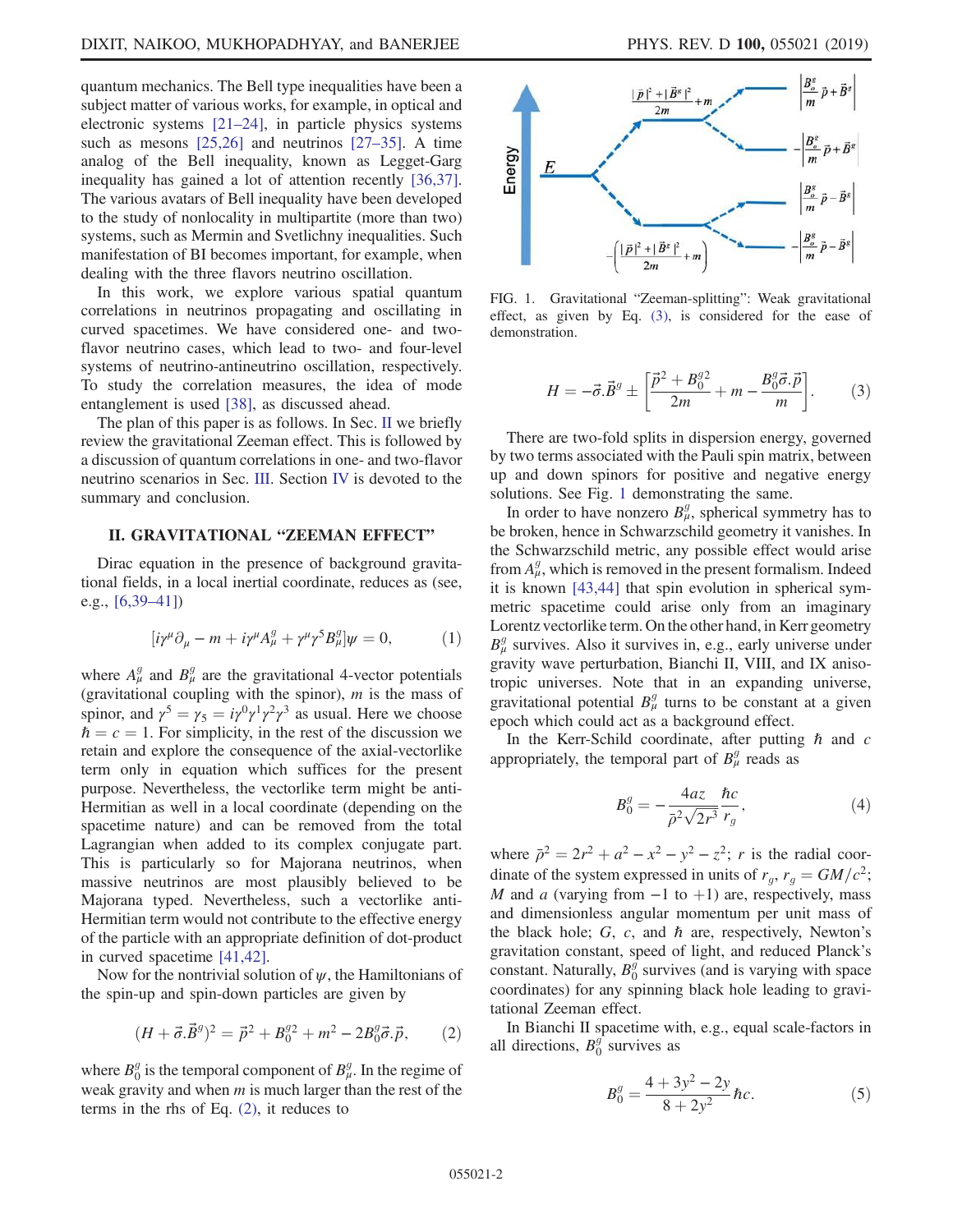

FIG. 2. Neutrino-antineutrino oscillations in (a) one-flavor, and (b) two-flavor scenarios.

## III. QUANTUM CORRELATIONS IN NEUTRINOS

We are going to analyze the neutrino-antineutrino oscillations in one- and two-flavor scenarios, which can be viewed as two- and four-level systems, respectively. The schematic diagram is given in Fig. 2.

#### A. Neutrino-antineutrino mixing in single flavor scenario

Let us consider, in Weyl representation, a 2-level system describing the mixing of neutrino  $(\psi)$  and antineutrino  $(\psi^c)$ [45] in the presence of gravitational coupling. We can express the states with known mass (but unknown lepton number states, in the present case spin-states) in terms of states with known lepton/spin-states or vice versa. This is in the spirit of mixing in the neutral kaons, differing by two units of strangeness, whereas for neutrino and antineutrino it differs by two units of lepton number. The corresponding mass eigenstates for a particular flavor at  $t = 0$  are [5,6]

$$
|\nu_1(0)\rangle = \cos\theta |\psi^c(0)\rangle + e^{i\phi} \sin\theta |\psi(0)\rangle
$$
  

$$
|\nu_2(0)\rangle = -\sin\theta |\psi^c(0)\rangle + e^{i\phi} \cos\theta |\psi(0)\rangle,
$$
 (6)

when

$$
\tan \theta = \frac{m}{B_0^g + \sqrt{B_0^{g2} + m^2}}, \qquad \phi = \arg(-m), \quad (7)
$$

where  $m$  is the Majorana mass of the neutrino. Note that the mixing is maximum for  $B_0^g = 0$ . However, at an arbitrary time  $t$  the mass eigenstates are

$$
|\nu_1(t)\rangle = \cos\theta e^{-iE_{\psi^c}t}|\psi^c(0)\rangle + e^{i\phi}\sin\theta e^{-iE_{\psi}t}|\psi(0)\rangle
$$
  

$$
|\nu_2(t)\rangle = -\sin\theta e^{-iE_{\psi^c}t}|\psi^c(0)\rangle + e^{i\phi}\cos\theta e^{-iE_{\psi}t}|\psi(0)\rangle, \quad (8)
$$

where the dispersion energies for neutrino and antineutrino, respectively, due to gravitational Zeeman-splitting, from Eq. (2) are given by

$$
E_{\psi} = \sqrt{(\vec{p} - \vec{B}^{g})^{2} + m^{2}} + B_{0}^{g},
$$
  
\n
$$
E_{\psi^{c}} = \sqrt{(\vec{p} + \vec{B}^{g})^{2} + m^{2}} - B_{0}^{g}.
$$
\n(9)

For ultra-relativistic neutrinos,  $m \ll |\vec{p}|$  leading to  $E_{\psi} - E_{\psi^c} \approx 2(B_0^g - |\vec{B}^g|)$ , the survival probability of  $\nu_1$  at time *t* can be expressed as

$$
\mathcal{P}_s(t) = 1 - \sin^2 2\theta \sin^2 \{ (B_0^g - |\vec{B}^g|)(t) \}.
$$
 (10)

Note that  $(\nu_1(0), \nu_2(0))$  is just the transformed spinor of original  $(\psi^c, \psi)$ . In the limit of zero gravitational effect, i.e.,  $B_{\mu}^{g} \rightarrow 0$ ,  $\mathcal{P}_{s}(t) \rightarrow 1$ . Thus the neutrino-antineutrino oscillations primarily occur due to nonzero value of the gravitational potential, when the present analysis is performed for ultra-relativistic neutrinos.

In Fig. 3(a), the survival probability for  $\nu_1 \leftrightarrow \nu_2$  oscillations is shown as a function of gravitational potential and the distance ( $L \approx ct$  in ultra relativistic limit<sup>1</sup>) traveled by the neutrino/antineutrino. The survival probability can be seen to approach its maximum value unity as the gravitational potential increases. This implies that gravity suppresses the neutrino-antineutrino oscillations for a fixed m. Further, as noted earlier, the neutrino-antineutrino oscillation approaches maximum when  $B_0^g \to 0$ .

#### 1. von Neumann entropy in oscillation

The neutrino-antineutrino system can be treated as an effective two qubit system [29,30,38,46] with the following occupation number representation of states defined in Eq.  $(6)$  as

$$
|\nu_1(0)\rangle\equiv|10\rangle,\qquad |\nu_2(0)\rangle\equiv|01\rangle.
$$

The notation  $|10\rangle$  amounts to asking whether we have a  $|\nu_1\rangle$ state or not. In this notation, one can finally write

$$
|\nu_1(t)\rangle = \mathcal{U}_{11}(t)|10\rangle + \mathcal{U}_{12}(t)|01\rangle,
$$
  

$$
|\nu_2(t)\rangle = \mathcal{U}_{21}(t)|10\rangle + \mathcal{U}_{22}(t)|01\rangle,
$$
 (11)

where the coefficients can be obtained from Eqs. (6) and  $(8)$  as

$$
\mathcal{U}_{11}(t) = \cos^2 \theta e^{-iE_{\psi}ct} + \sin^2 \theta e^{-iE_{\psi}t},
$$
  
\n
$$
\mathcal{U}_{12}(t) = \sin \theta \cos \theta (e^{-iE_{\psi}t} - e^{-iE_{\psi}ct}),
$$
  
\n
$$
\mathcal{U}_{21}(t) = \sin \theta \cos \theta (e^{-iE_{\psi}t} - e^{-iE_{\psi}ct}),
$$
  
\n
$$
\mathcal{U}_{22}(t) = \sin^2 \theta e^{-iE_{\psi}ct} + \cos^2 \theta e^{-iE_{\psi}t}.
$$

<sup>&</sup>lt;sup>1</sup>Here, entire analysis is performed in local inertial coordinates. Hence, at each point, all the special relativistic norms are conveniently satisfied such that at a given local point,  $B_{\mu}^{g}$  appears as constant background field [5].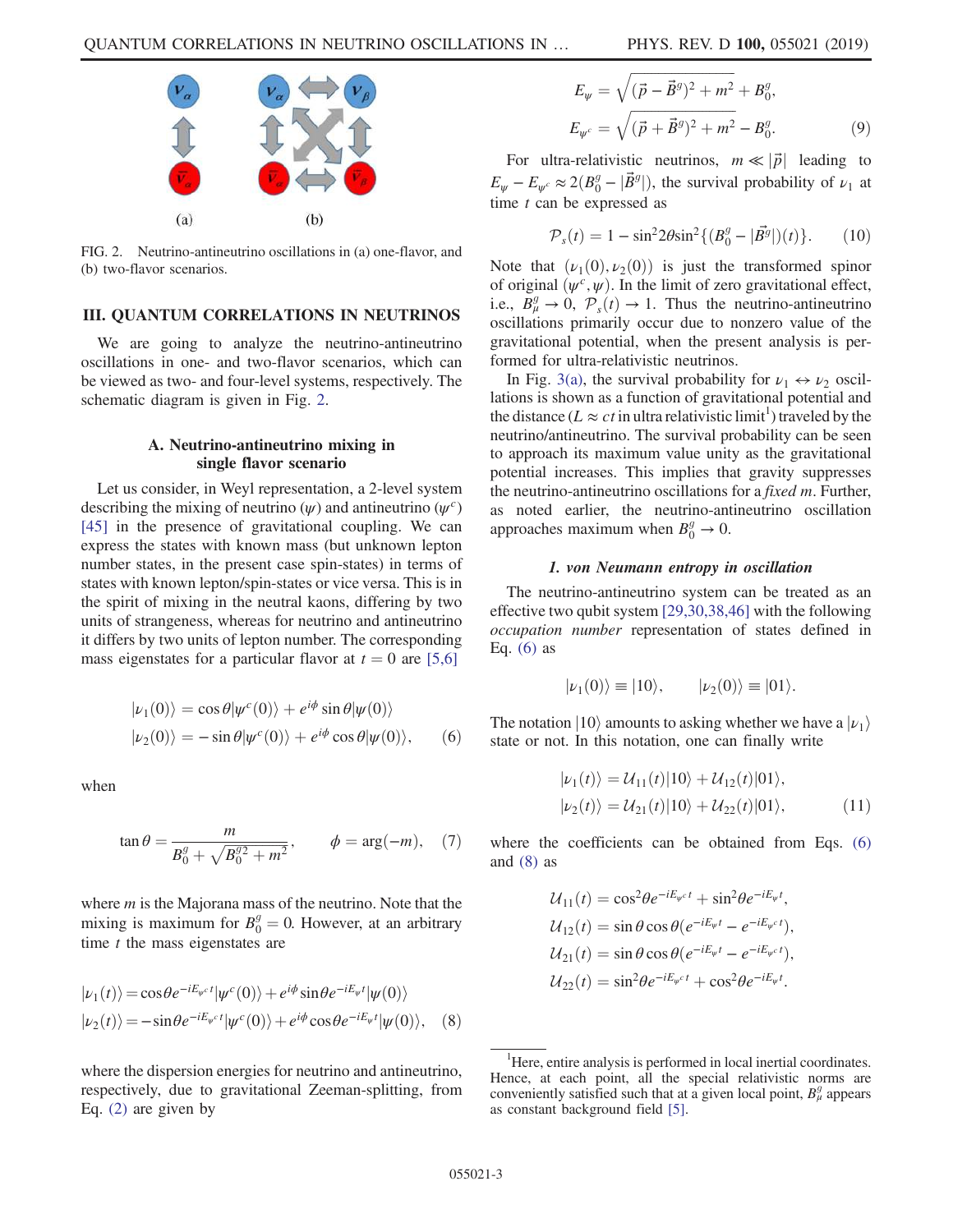

FIG. 3. Fixed flavor case: (a) Survival probability, and (b) von Neumann entropy, as functions of gravitational potential and distance traveled by neutrino/antineutrino, for the massive states  $\nu_1 \leftrightarrow \nu_2$  corresponding to neutrino-antineutrino oscillation. The various parameters used are:  $m = 5 \times 10^{-3}$  eV,  $|\vec{B}^g| \sim 10^{-2}$  eV.

A standard measure of entanglement for pure states, of form Eq. (11), is given by von Neumann entropy

$$
S = -\sum_{\beta=1,2} |\mathcal{U}_{\alpha\beta}(t)|^2 \log_2 |\mathcal{U}_{\alpha\beta}(t)|^2
$$

$$
-\sum_{\beta=1,2} (1 - |\mathcal{U}_{\alpha\beta}(t)|^2) \log_2 (1 - |\mathcal{U}_{\alpha\beta}(t)|^2). \tag{12}
$$

Here  $\alpha = 1(2)$  corresponds to the  $\nu_1$  ( $\nu_2$ ) state. For the  $\nu_1 \leftrightarrow \nu_2$  oscillation, Fig. 3(b) shows the variation of S as a function of  $B_0^g$  and L. The existence of entanglement is implied by  $S > 0$ . The von Neumann entropy, as an entanglement measure, is suitable for the neutrino system since it can be expressed in terms of the survival and transition probabilities, which are experimentally measurable quantities [29]. The increase in the gravitational potential is found to decrease the entanglement in the neutrino-antineutrino system for a fixed m. Further, the entropy attains its maximum value when the survival (and hence transition) probabilities, of neutrino and antineutrino, are equal.

#### B. Two-flavor oscillation with neutrino-antineutrino mixing

In this case, the flavor and mass eigenstates are related via a unitary matrix T as follows [5]:

$$
\begin{pmatrix} \psi_e^c \\ \psi_\mu^c \\ \psi_e \\ \psi_\mu \end{pmatrix} = \mathbf{T} \begin{pmatrix} \chi_1 \\ \chi_2 \\ \chi_3 \\ \chi_4 \end{pmatrix}, \tag{13}
$$

where

$$
\mathbf{T} = \begin{pmatrix}\n\cos \theta_e \cos \phi_1 & -\cos \theta_e \sin \phi_1 & -\sin \theta_e \\
\cos \theta_\mu \sin \phi_1 & \cos \theta_\mu \cos \phi_1 & -\sin \theta_\mu \\
\sin \theta_e \cos \phi_1 & -\sin \theta_e \sin \phi_1 & \cos \theta_e \\
\sin \theta_\mu \sin \phi_1 & \sin \theta_\mu \cos \phi_1 & \cos \theta_\mu\n\end{pmatrix}
$$

The mixing angles are related to the masses and the gravitational scalar potential as [5]

$$
\tan \theta_{e,\mu} = \frac{m_{e,\mu}}{B_0^g + \sqrt{(B_0^g)^2 + m_{e,\mu}^2}},\tag{15}
$$

$$
\tan \phi_{1,2} = \frac{\mp 2m_{e\mu}}{m_{e(1,2)} - m_{\mu(1,2)} + \sqrt{(m_{e(1,2)} - m_{\mu(1,2)})^2 + 4m_{e\mu}^2}}.
$$
\n(16)

The masses corresponding to the mass eigenstates are given as

$$
\begin{array}{ll}\n\sin \phi_1 & -\sin \theta_e \cos \phi_2 & \sin \theta_e \sin \phi_2 \\
\cos \phi_1 & -\sin \theta_\mu \sin \phi_2 & -\sin \theta_\mu \cos \phi_2 \\
\sin \phi_1 & \cos \theta_e \cos \phi_2 & -\cos \theta_e \sin \phi_2 \\
\cos \phi_1 & \cos \theta_\mu \sin \phi_2 & \cos \theta_\mu \cos \phi_2\n\end{array} \bigg]. \tag{14}
$$

$$
M_{1,2} = \frac{1}{2} \left[ (m_{e1} + m_{\mu 1}) \pm \sqrt{(m_{e1} - m_{\mu 1})^2 + 4m_{e\mu}^2} \right],
$$
  

$$
M_{3,4} = \frac{1}{2} \left[ (m_{e2} + m_{\mu 2}) \pm \sqrt{(m_{e2} - m_{\mu 2})^2 + 4m_{e\mu}^2} \right],
$$
 (17)

with

$$
m_{(e,\mu)1} = -\sqrt{(B_0^g)^2 + m_{e,\mu}^2} \quad m_{(e,\mu)2} = \sqrt{(B_0^g)^2 + m_{e,\mu}^2},
$$
\n(18)

and  $m_{e\mu}$  being the mixing mass.

Now the system of 2-flavor neutrino oscillations under the influence of neutrino-antineutrino mixing, due to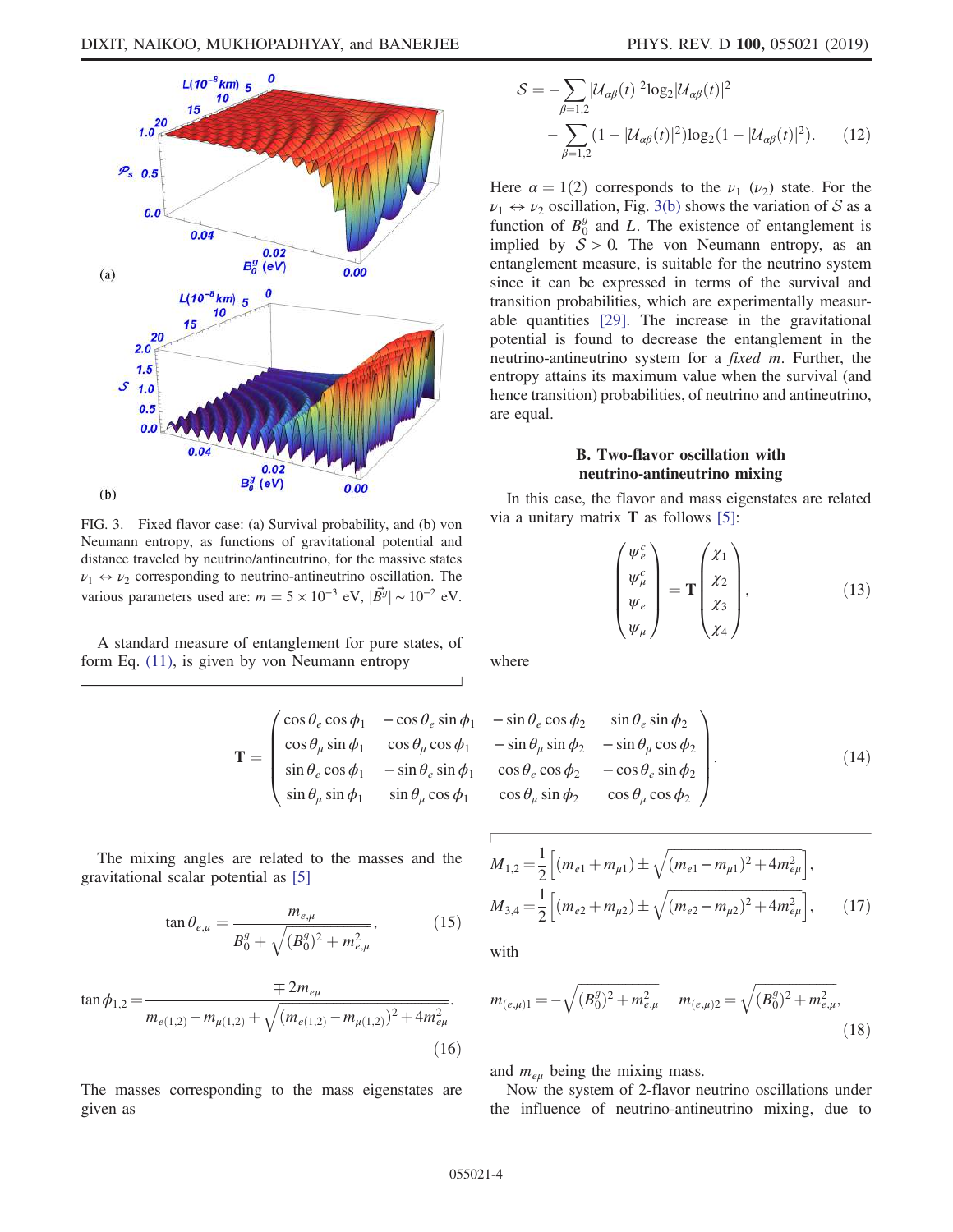

FIG. 4. Left panel: The variation of von Neumann entropy for 2-flavor neutrino-antineutrino oscillation with respect to the distance  $(L)$ traveled by neutrinos and the gravitational potential  $(B_0^g)$ . Right panel: The contributions to flavor entropy from neutrino-neutrino oscillations depicted by blue (plane) surface and neutrino-antineutrino oscillations shown by pink (meshed) surface, with the magnitude of  $S$  enhanced 10 times in the later case.

gravitational field, can be treated as a 4-qubit system. The occupation number representation can be given as

$$
|\psi_e^c\rangle \equiv |1\rangle_{\bar{e}} \otimes |0\rangle_{\bar{\mu}} \otimes |0\rangle_e \otimes |0\rangle_{\mu},
$$
  
\n
$$
|\psi_{\mu}^c\rangle \equiv |0\rangle_{\bar{e}} \otimes |1\rangle_{\bar{\mu}} \otimes |0\rangle_e \otimes |0\rangle_{\mu},
$$
  
\n
$$
|\psi_e\rangle \equiv |0\rangle_{\bar{e}} \otimes |0\rangle_{\bar{\mu}} \otimes |1\rangle_e \otimes |0\rangle_{\mu},
$$
  
\n
$$
|\psi_{\mu}\rangle \equiv |0\rangle_{\bar{e}} \otimes |0\rangle_{\bar{\mu}} \otimes |0\rangle_e \otimes |1\rangle_{\mu}.
$$
 (19)

Further, Mermin inequality is a generalized form of Bell inequality and its violation indicates the standard nonlocal correlations existing among different parties in a multipartite system [47]. This means that the probability distribution P (say for a tripartite system) cannot be written in the local form

$$
P(a_1a_2a_3) = \int d\lambda \rho(\lambda) P_1(a_1|\lambda) P_2(a_2|\lambda) P_3(a_3|\lambda), \quad (20)
$$

where  $\lambda$  is the shared local variable and  $a_1$ ,  $a_2$ ,  $a_3$ are the outcomes of the measurements. However, this does not ensure the genuine multipartite nonlocality; i.e., if any two subsystems are nonlocally correlated, but uncorrelated from the third one, Mermin inequality can still be violated [48,49]. To probe genuine nonlocal correlations, we make use of the Svetlichny inequality which is based on hybrid nonlocal-local realism [50] as follows:

$$
P_B(a_1a_2a_3) = \sum_{k=1}^3 P_k \int d\lambda \rho_{ij}(\lambda) P_{ij}(a_ia_j|\lambda) P_k(a_k|\lambda).
$$
\n(21)

Here the subscript  $B$  stands for bipartition sections. For a 4-qubit-system the Mermin  $(M_4)$  [51] and Svetlichny  $(S_4)$ [52] parameters are defined as

$$
M_4 = -ABCD + (ABCD' + ABC'D + AB'CD + A'BCD)
$$
  
+ 
$$
(ABC'D' + AB'CD' + AB'C'D + A'BCD'
$$
  
+ 
$$
A'BCD + A'B'CD) - (AB'C'D' + A'B'C'D'
$$
  
+ 
$$
A'B'CD' + A'B'C'D) - A'B'C'D',
$$
 (22)

$$
S_4 = ABC'D' + AB'CD' + A'BCD' - A'B'C'D'
$$
  
+ A'B'CD' + A'B'C'D' + AB'C'D' - AB'C'D'  
+ A'B'CD + A'B'C'D + AB'C'D - ABCD  
+ ABC'D + AB'CD + A'BCD - A'B'C'D. (23)

Here, X and X'  $(X = A, B, C, D)$  are two different measurement settings pertaining to each qubit. The classical bounds on these parameters are  $M_4 \leq 4$  and  $S_4 \leq 8$ . It is important to note that for the violation of Mermin inequality, at least one bipartite section must have the nonlocal correlations, while the Svetlichny inequality will be violated only when all the parties are nonlocally correlated.

In Fig. 4, the variation of von Neumann entropy  $(S)$  is depicted with respect to the distance  $L$  traveled by neutrinos and the gravitational potential  $B_0^g$ . In the twoflavor case the state of the system has four degrees of freedom (d.o.f.) to oscillate between. With initial state as  $\nu_e$ , oscillations occur between  $\nu_e$ ,  $\nu_\mu$ ,  $\bar{\nu}_e$  and  $\bar{\nu}_\mu$  flavor modes of the system. Figure 4(a) depicts the total flavor entropy with contribution from all the available modes of oscillation, while in Fig. 4(b) the contribution from particle and antiparticle modes separately is shown. For the sake of clarity, we have enhanced the magnitude of  $S$  by 10 times for the antineutrino case. The particle d.o.f. contribute more to  $S$  in comparison to the antiparticle d.o.f. That is, the neutrino-neutrino flavor mixing is dominating over the neutrino-antineutrino mixing. A common feature depicted in Figs. 3 and 4 is that for neutrino-antineutrino oscillations, S decreases with the increase in  $B_0^g$ . However, for neutrino-neutrino mixing, the increase in  $B_0^g$  does not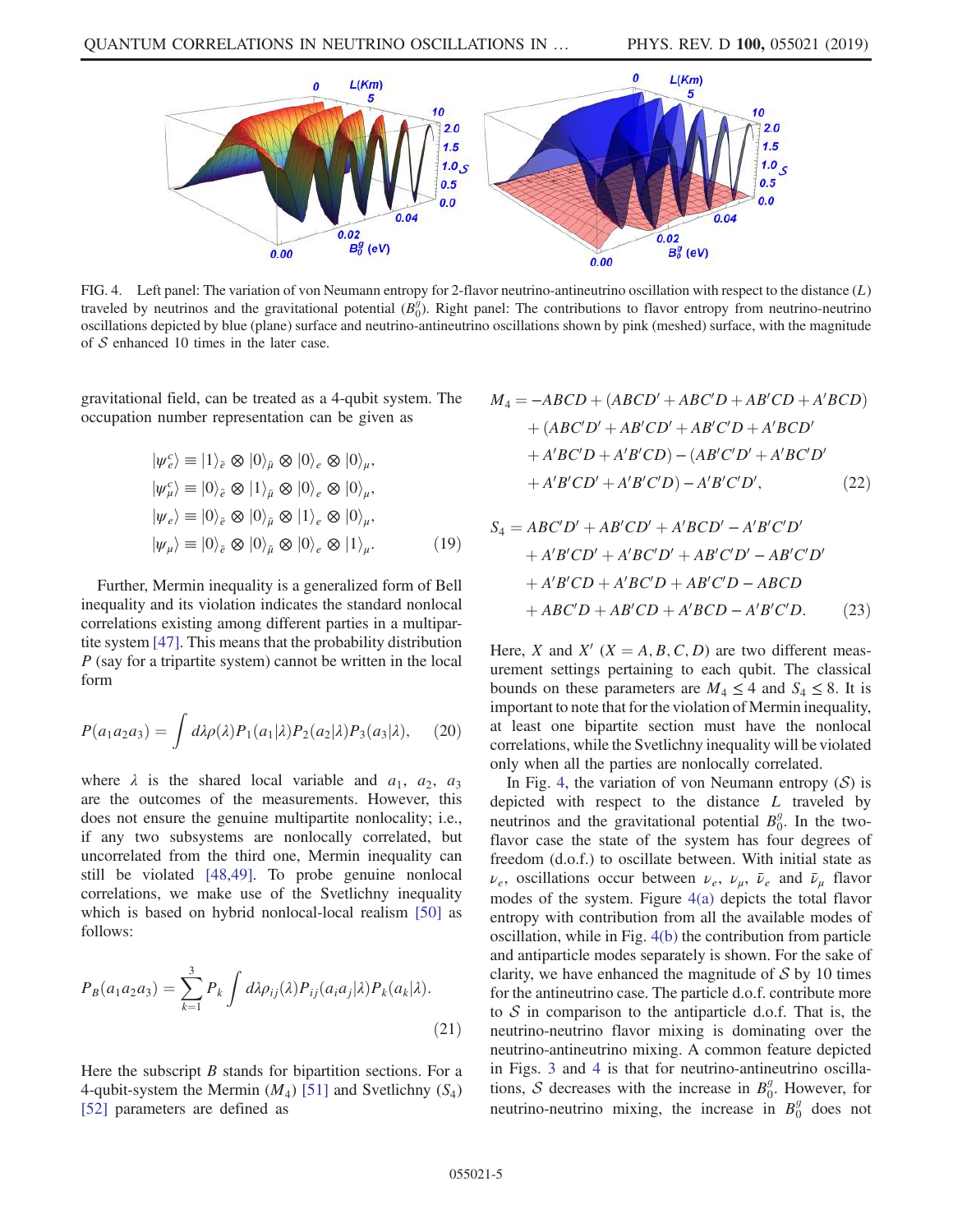

FIG. 5. (a) Mermin  $M_4$  and (b) Svetlichny  $S_4$  parameters with respect to the distance  $(L)$  traveled by neutrinos with  $B_0^g = 5 \times 10^{-2}$ . Black lines correspond to the classical bounds of these parameters.

reduce the magnitude of  $S$  but increases the frequency of its oscillation. Figure 5 depicts Mermin and Svetlichny parameters with respect to L, with  $B_0^g = 5 \times 10^{-2}$  eV. The violation of the classical bound of  $M_4$  indicates the existence of residual nonlocality in the system. Further,  $S_4$  does not cross the classical bound in our system, thereby showing the absence of genuine nonlocality. This can be attributed to equality of the two mass squared differences, i.e.,  $\Delta_{41} = \Delta_{32} = 0$ , suppressing the nonlocal correlations between the degenerate levels  $\nu_1 - \nu_4$  and  $\nu_2 - \nu_3$ .

### IV. SUMMARY AND CONCLUSION

Spinors interacting with a background gravitational field in an arbitrary spacetime are shown to acquire modified dispersion energy with energies for up and down spinors split: gravitational Zeeman splitting. It has important consequences for neutrino mixing and oscillation and, in general, various quantum correlations. However, for this to have occurred, at least in local coordinates, the spacetime should not be spherical symmetric. To have a nontrivial oscillation phase induced by the gravitational field of, e.g., black holes, such that effects due to neutrino mass are not dominant, the mass of the black hole producing gravitational fields must not be more than a millionth of a solar mass, hence be primordial in nature. In other words, only primordial black holes give rise to any practical gravitational Zeeman splitting. However, without gravitational Zeeman splitting there is no neutrino-antineutrino oscillation even if mixing is nonzero. Moreover, apart from black hole, there are many other scenarios, e.g., early universe particularly in the presence of tensor/gravitational perturbation, where strong gravitational effect leads to neutrino-antineutrino mixing and oscillation.

There are interesting consequences of the interplay between the influence of gravity on neutrino-antineutrino oscillations. Thus, for example, for single-flavor neutrinoantineutrino oscillations, entanglement is maximum for the case when the neutrino and antineutrino states are equally probable. Gravity however suppresses the entanglement between neutrino and antineutrino states, which is implied by a decrease in the von Neumann entropy  $S$  with the increase in the gravitation potential  $B_0^g$ .

Further, in case of 2-flavor neutrino-antineutrino oscillations,  $S$  is nonzero which indicates absolute entanglement in the system. Mermin inequality is violated while Svetlichny is not, implying that the system is having absolute nonlocal correlations (nonlocality shared by at least two parties) but genuine nonlocal correlations (nonlocality shared among all parties) are absent, a consequence of the degeneracy in the levels  $\nu_1 - \nu_4$  and  $\nu_2 - \nu_3$ .

- [1] S.Fukuda et al.Nucl. Instrum. Methods Phys. Res., Sect. A 501, 418 (2003).
- [2] Q. R. e. a. Ahmad (SNO Collaboration), Phys. Rev. Lett. 89, 011301 (2002).
- [3] J. Schechter and J.W.F. Valle, Phys. Rev. D 23, 1666 (1981).
- [4] I. Y. Kobzarev, B. Martemyanov, L. Okun, and M. Schepkin, Sum rules for neutrino oscillations, Technical Report (Gosudarstvennyj Komitet po Ispol'zovaniyu Atomnoj Ehnergii SSSR, 1981).
- [5] M. Sinha and B. Mukhopadhyay, Phys. Rev. D 77, 025003 (2008).
- [6] B. Mukhopadhyay, Classical Quantum Gravity 24, 1433 (2007).
- [7] S. Mohanty, B. Mukhopadhyay, and A. R. Prasanna, Phys. Rev. D 65, 122001 (2002).
- [8] B. Mukhopadhyay, Mod. Phys. Lett. A 20, 2145 (2005).
- [9] U. Debnath, B. Mukhopadhyay, and N. Dadhich, Mod. Phys. Lett. A 21, 399 (2006).